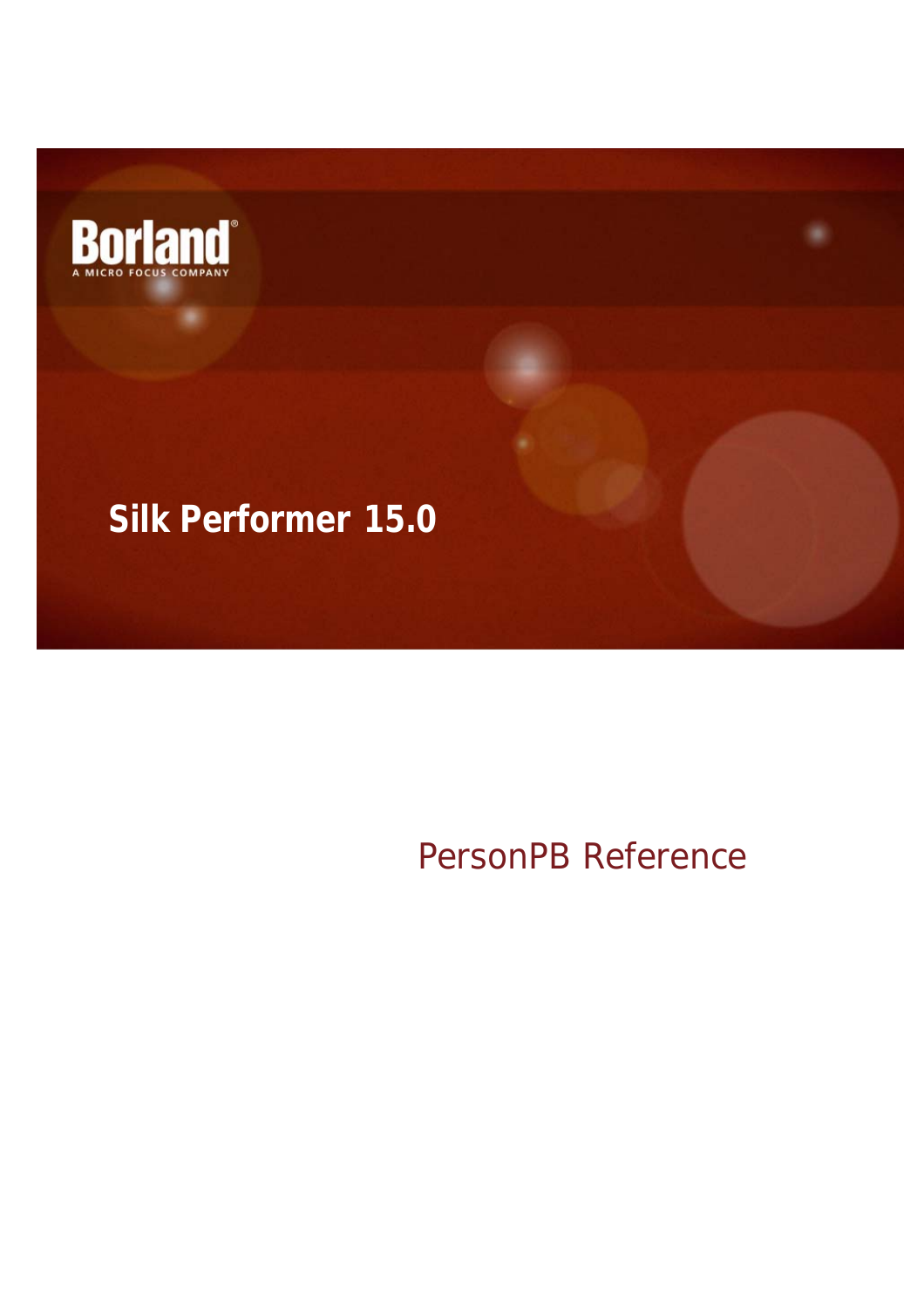Micro Focus 575 Anton Blvd., Suite 510 Costa Mesa, CA 92626

Copyright 2014 Micro Focus. All Rights Reserved. Portions Copyright © 1992-2009 Borland Software Corporation (a Micro Focus company).

MICRO FOCUS, the Micro Focus logo, and Micro Focus product names are trademarks or registered trademarks of Micro Focus IP Development Limited or its subsidiaries or affiliated companies in the United States, United Kingdom, and other countries.

BORLAND, the Borland logo, and Borland product names are trademarks or registered trademarks of Borland Software Corporation or its subsidiaries or affiliated companies in theUnited States, United Kingdom, and other countries.

All other marks are the property of their respective owners.

2013-06-21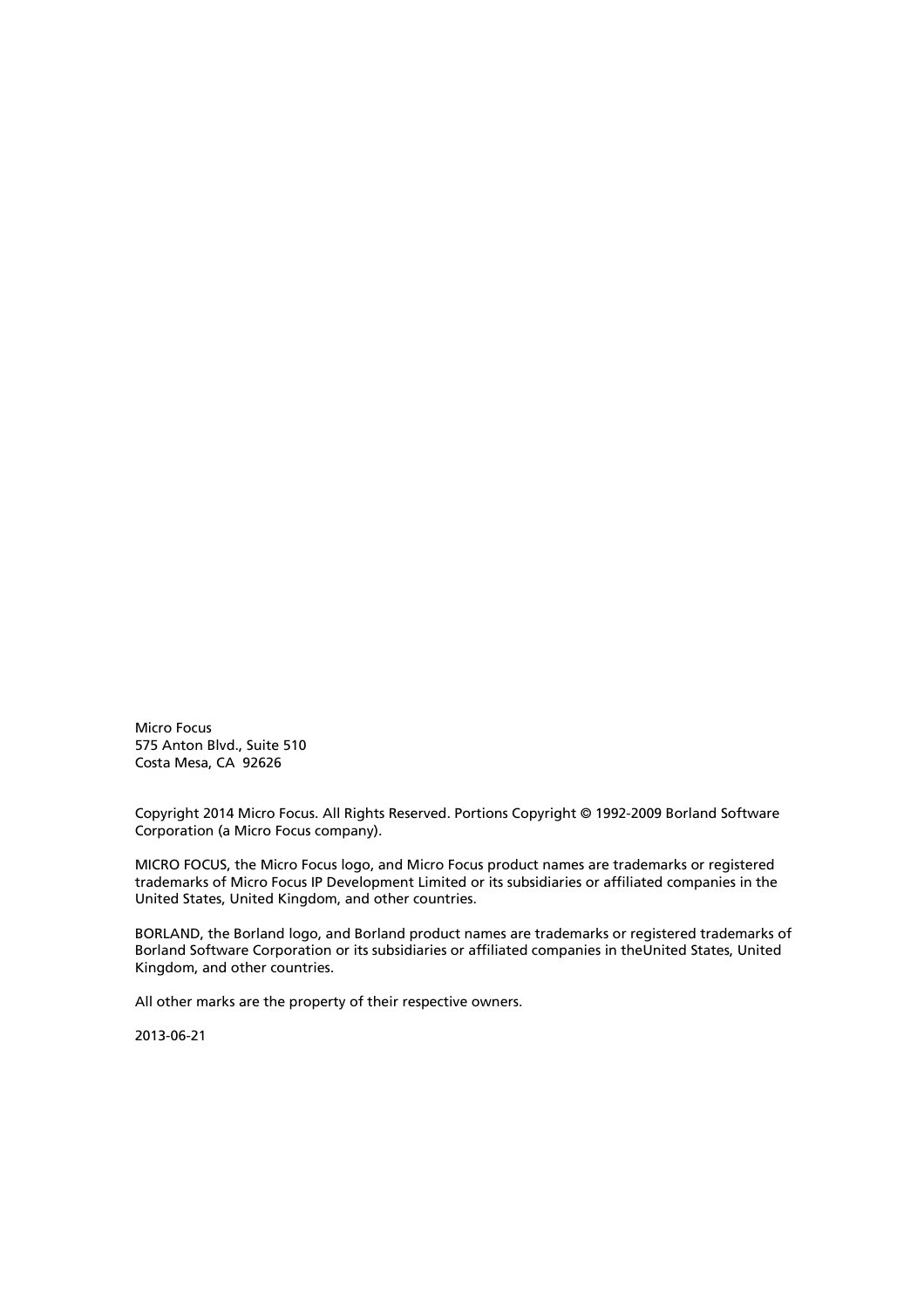# 1

# **PersonPB Reference**

# **Introduction**

|                     | The PersonPB application that accompanies Silk Performer is required to<br>perform all steps described in the Oracle tutorials of the Silk Performer Tutorials<br>book. The application provides a simple user interface to search an Oracle<br>database for customers, to update customer records, to insert new customer<br>records, and to remove obsolete customer data. |
|---------------------|------------------------------------------------------------------------------------------------------------------------------------------------------------------------------------------------------------------------------------------------------------------------------------------------------------------------------------------------------------------------------|
|                     | Keep in mind that the application was developed chiefly for demonstration<br>purposes. Database traffic generated by the application can easily be recorded<br>with the Silk Performer Recorder, and BDL scripts based on the captured<br>database traffic are easy to understand since they contain mostly simple Oracle<br>API function calls.                             |
| <b>Requirements</b> | To work with the PersonPB application, you need one of the following:                                                                                                                                                                                                                                                                                                        |
|                     | Oracle 9.x database or later                                                                                                                                                                                                                                                                                                                                                 |
|                     | SQLNet client (with compatible database version)                                                                                                                                                                                                                                                                                                                             |

# **Setup**

After having successfully installed Silk Performer, the PersonPB application is located in the SampleApp subdirectory. Refer to the *Silk Performer Installation Guide* for detailed information if you encounter any problems during setup.

# **Configuration**

The PersonPB application provides a number of settings to specify the application behavior. Since these settings affect the SQL statements rather than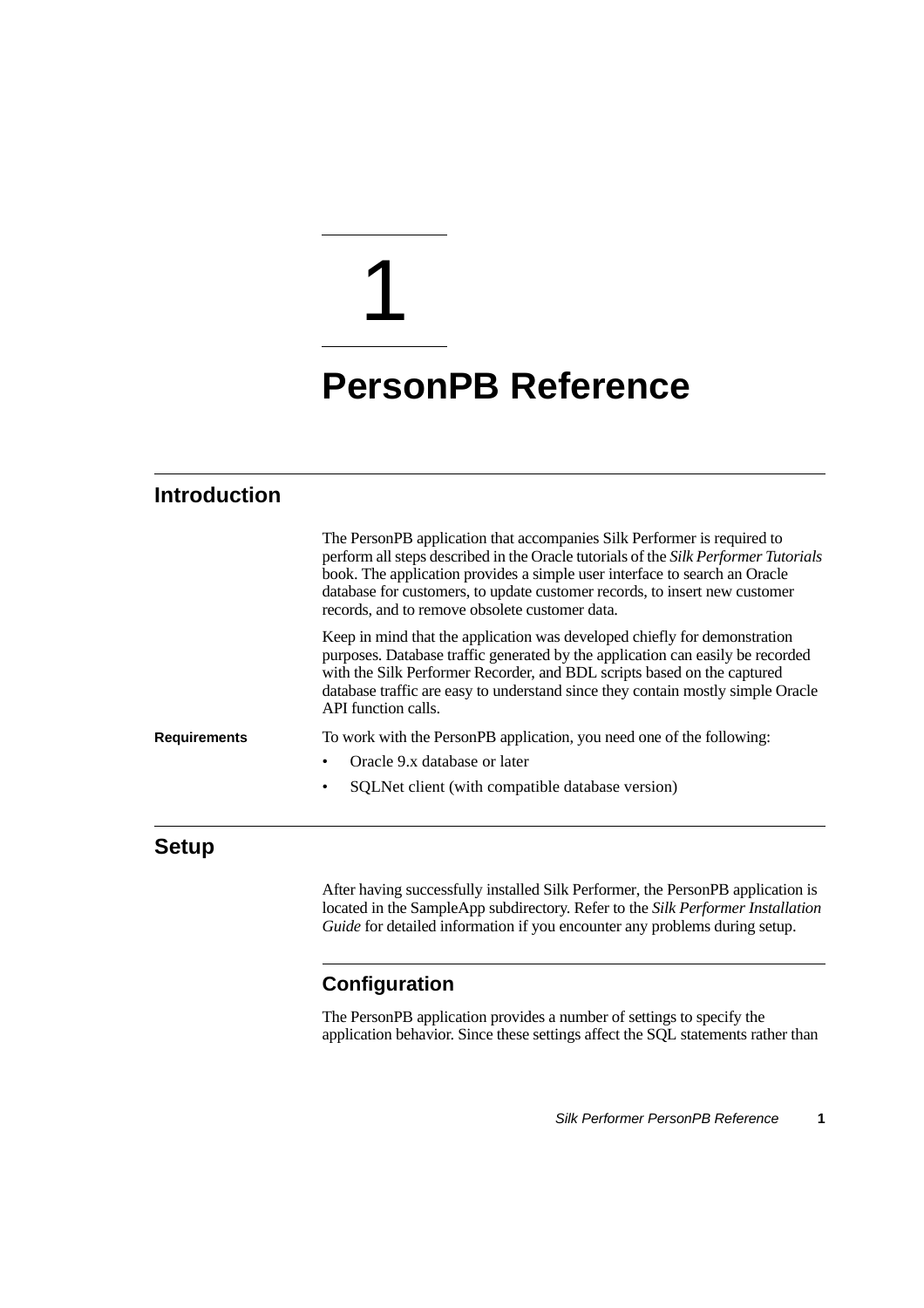the user interface, you need to record the database traffic using Silk Performer's API Recorder for the differences to become visible.

**Specifying parameters Procedure** To set up the application parameters:

**1** From the PersonPB menu bar, select **File/Parameter**. You see the following.

| $ .\ $ o $ $ x<br><b>SIDB</b> Parameter |
|-----------------------------------------|
| Static Bind <b>V</b>                    |
| Disable Bind $\Box$                     |
| Rows to fetch 100                       |
| SQL cache 0                             |
| Cancel<br>OK                            |

**2** Specify the **Static Bind** setting.

If this option is checked, each select-list item is defined separately. Otherwise, all select-list items are described using a single operation.

**3** Specify the **Disable Bind** setting.

If this option is checked, parameters within SQL statements are replaced with constants rather than being bound to the corresponding program variables.

**4** Enter the number of rows to fetch per iteration.

Only the specified number of rows are available after a fetch operation.

**5** Specify the SQL Cache size.

This setting determines the maximum number of database cursors used by the application.

**6** Click **Ok** to save your changes and close the dialog box.

#### **Setting isolation level** The isolation level determines how transactions modifying the database are handled.

**Procedure** To specify the isolation level:

**1** In the **Customer OCI** window, select either the **Serializable** option or the **Read Committed** option.

See the Oracle documentation for an exact isolation level description.

**Note** In order to replay a test script using multiple virtual users, the isolation level of the traffic-generating application has to be set to **Read Committed**.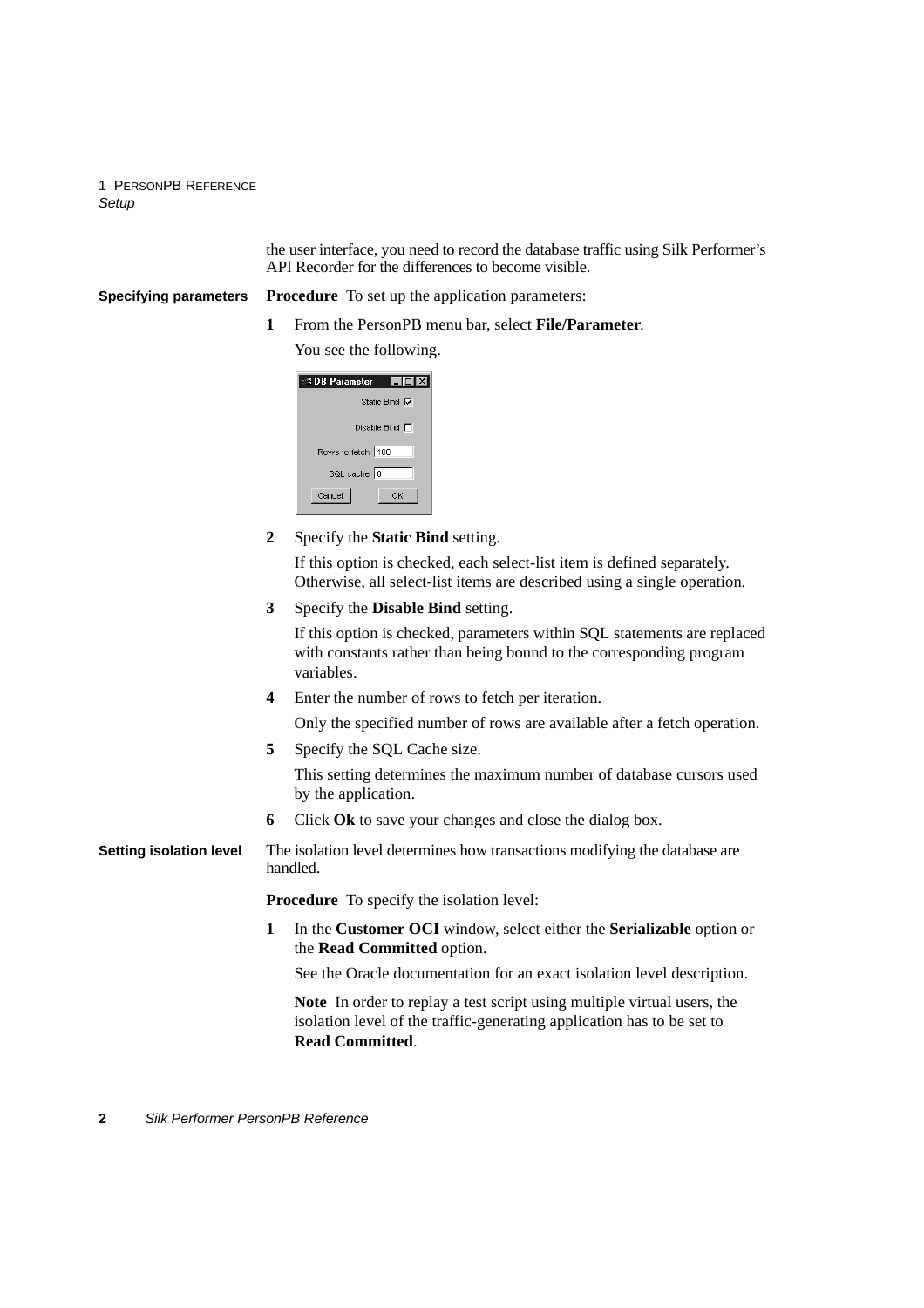## **Working with the application**

**Connecting to a database**

This section describes the PersonPB user interface provided to search a database for customers, to update customer records, to insert new customer records, and to remove obsolete customer data.

## **Login**

First of all, you have to establish a connection between the PersonPB application and your Oracle database.

**Procedure** To connect to an Oracle database using **OCI 7** start with step 1a and for using **OCI 8** start with step 1b:

**1a** Launch the **PersonPB V6** application for OCI 7 by clicking *Start/ Programs/Silk/Silk Performer 15.0/Sample Applications/Database Samples/PersonPB V6 - OCI7 Sample Application*.

The **Login** dialog box is shown.

| <sup>1</sup> Login | $ \Box$ $\times$ |
|--------------------|------------------|
| <b>DBMS</b>        | OCI              |
| ConnectStr         | orcinet2         |
| <b>LID</b>         | username         |
| <b>PVVD</b>        | ********         |
| Login              | Cancel           |

**1b** Launch the **PersonPB V7** application for OCI 8 by clicking *Start/ Programs/Silk/Silk Performer 15.0/Sample Applications/Database Samples/PersonPB V7 - OCI8 Sample Application*.

The **Login** dialog box is shown.

| login           | $\Box$   |  |
|-----------------|----------|--|
| <b>DBMS</b>     | 084      |  |
| ConnectStr      | orcinet2 |  |
| <b>LID</b>      | username |  |
| <b>PVVD</b>     | ******** |  |
| Login<br>Cancel |          |  |

**2** In the **Login** dialog box, enter the connection string to access your Oracle database.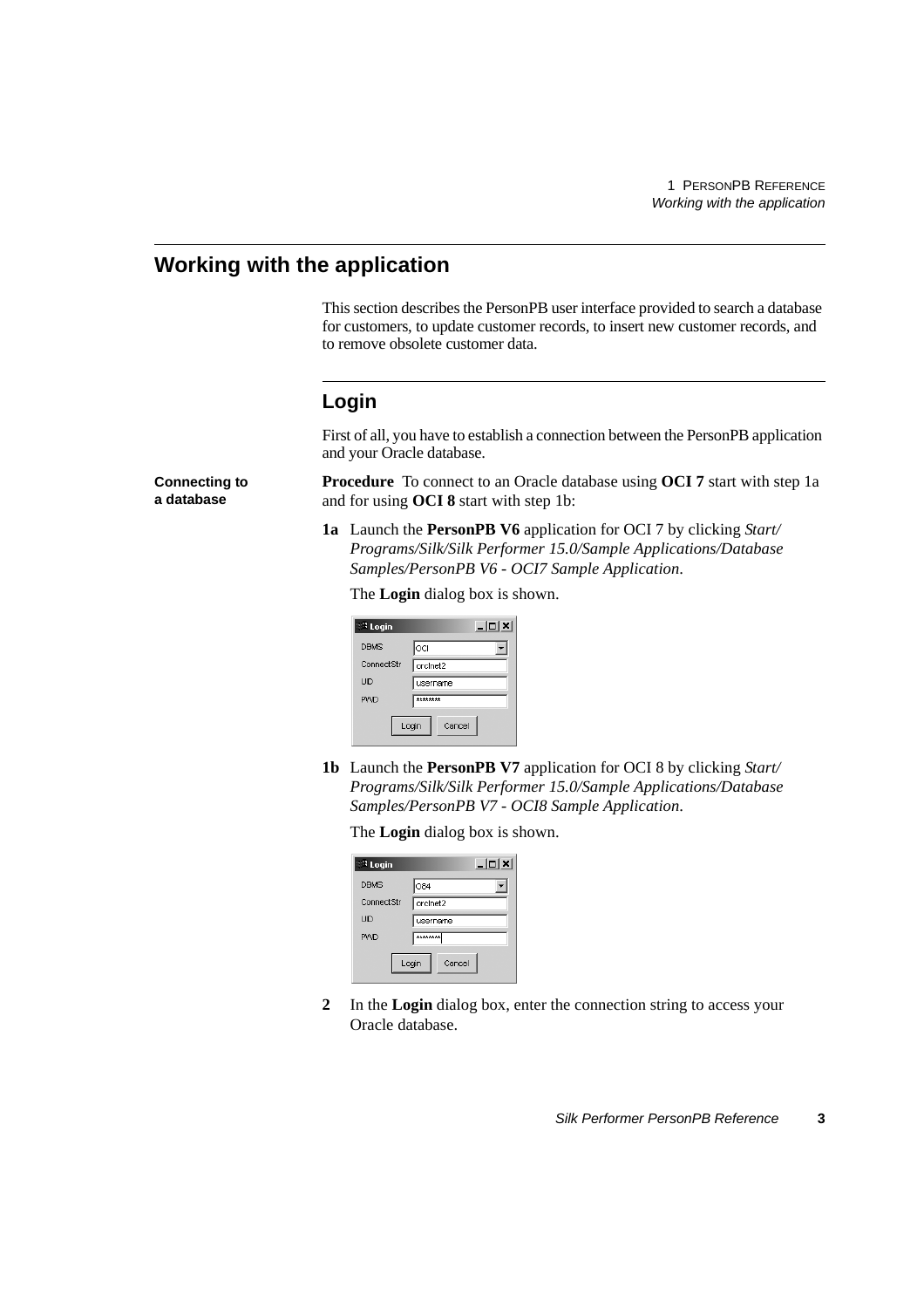A connection string is used to request a connection to a remote Oracle database. The SQL Net Easy Configuration tool, part of the Oracle client software, can be used to set up connection strings.

Refer to the documentation accompanying your Oracle software for detailed information.

- **3** Enter your user name and your password.
- **4** Click **Login** to establish a connection to your database.

The **Customer OCI** window is shown.

| <sup>3</sup> Customer OCI<br>Help<br>File                                                                     | $ \Box$ $\times$                                 |
|---------------------------------------------------------------------------------------------------------------|--------------------------------------------------|
| Cancel<br>Update<br>Insert using SP<br><b>Delete</b><br>Select<br>Insert<br>2001<br>Opening:<br>No:<br>Title: | <b>Stored procedure:</b><br>SP not existing!     |
| Firstname:                                                                                                    | Create<br>Drop                                   |
| Lastname:<br>Address 1:                                                                                       | <b>Isolation level:</b>                          |
| Address 2:                                                                                                    | Serializable <b>F</b><br>Read Committed <b>V</b> |
| District:<br>Zip:<br>Opening<br>Title<br>Firstname<br>Nr<br>Lastname                                          |                                                  |
|                                                                                                               |                                                  |
|                                                                                                               |                                                  |
|                                                                                                               |                                                  |

### **Searching for customers**

When searching the database for existing customer records, you optionally can specify any of the following search criteria:

- the customer's first name
- the customer's last name

**Selecting customers Procedure** To search the database for customer records:

- **1** In the **Customer OCI** window, click **Cancel**.
- **2** Optionally, specify any search criteria.
- **3** Click **Select**.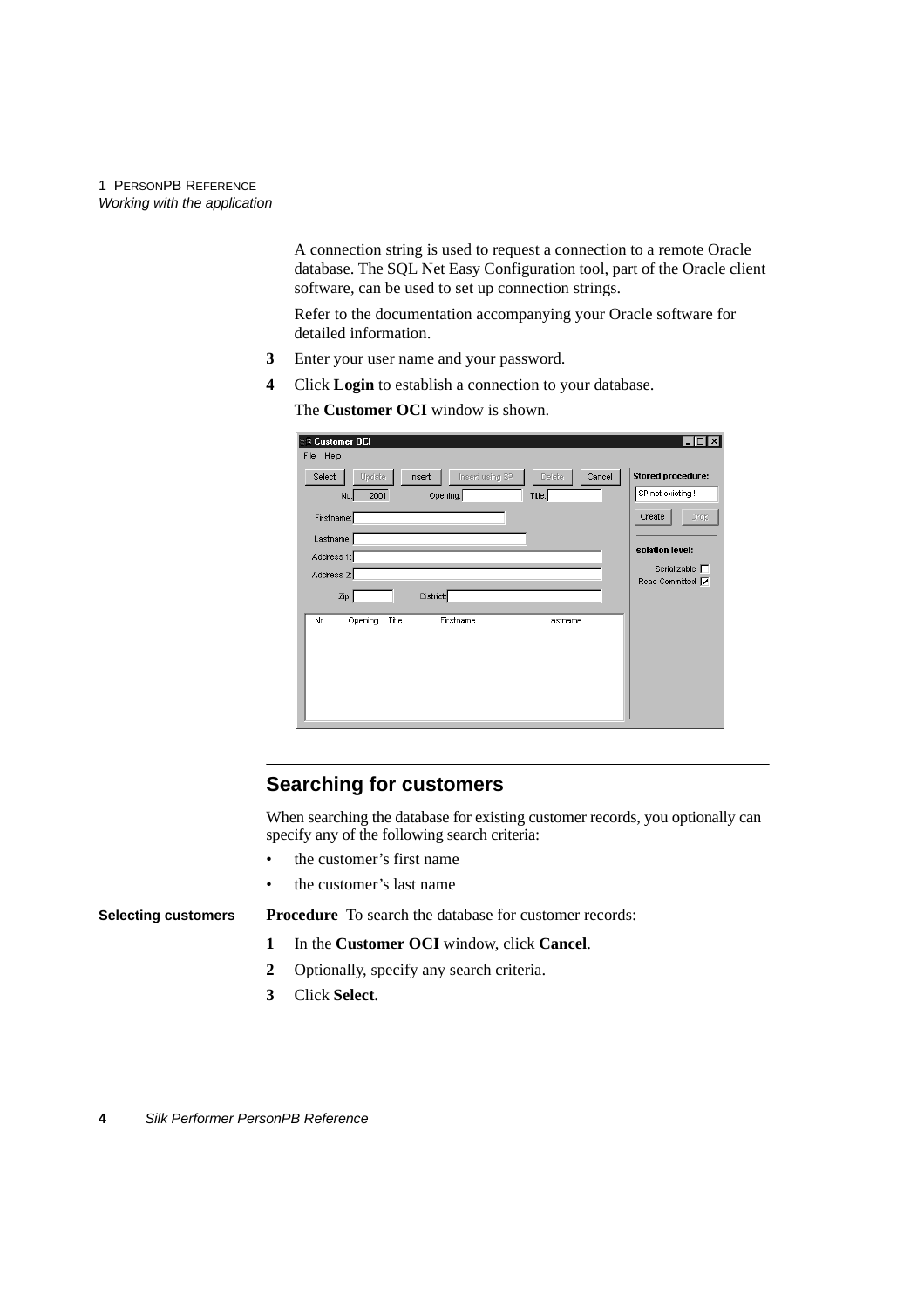| Help<br>File        | <b>Customer OCI</b>              |                                                      |                                | -10                                          |
|---------------------|----------------------------------|------------------------------------------------------|--------------------------------|----------------------------------------------|
| Select <sup>1</sup> | Update<br>No:                    | Insert using SP<br><b>Insert</b><br>Opening: Company | Cancel<br>Delete<br>Title: Dr. | <b>Stored procedure:</b><br>SP not existing! |
|                     | Firstname: Bengt                 |                                                      |                                | Create<br>Drop                               |
|                     | Lastname: Adkisson               |                                                      |                                |                                              |
|                     |                                  |                                                      |                                |                                              |
|                     | Address 1: Eight Commerce Street |                                                      |                                | <b>Isolation level:</b>                      |
|                     |                                  |                                                      |                                | Serializable $\Box$                          |
|                     | Address 2: Ensley                |                                                      |                                | Read Committed <b>I</b>                      |
|                     | Zip: 1605 Pasic                  | District: Oregon                                     |                                |                                              |
| Nr                  | Opening<br>Title                 | Firstname                                            | Lastname                       |                                              |
| 1                   | Company<br>Dr.                   | Bengt                                                | Adkisson                       |                                              |
| 2                   | Company<br>Mag.                  | Sarah                                                | Farrell                        |                                              |
| 3                   | Mr.<br>Mag.                      | Richard J.                                           | <b>Elliott</b>                 |                                              |
| 4                   | <b>DI</b><br>Ms.                 | Elizabeth                                            | Sciaccaluga                    |                                              |
| 5                   | Mr.<br>Dr.                       | lain                                                 | Ocneanu                        |                                              |
| 6                   | Mr.<br>DI.                       | Michael K.                                           | Patillo                        |                                              |

All records found in the database are displayed in the customer list.

## **Updating a customer record**

Since customer information may probably change, the PersonPB application provides a function to update an existing customer record.

**Procedure** To update an existing customer record:

- **1** In the **Customer OCI** window, make sure you have selected at least one customer.
- **2** From the customer list, select the customer record you want to update.
- **3** Update the customer information in the corresponding edit fields.
- **4** Click **Update**.

**Changing the**

**customer information**

The updated information is automatically displayed in the customer list.

#### **Inserting a new customer record**

The PersonPB application can be used to administer any number of customers. Execute the following steps to create a new customer record.

**Inserting a customer Procedure** To insert a new customer record into the database:

- **1** In the **Customer OCI** window, click **Cancel**.
- **2** Enter the new customer data, at least its first and its last name.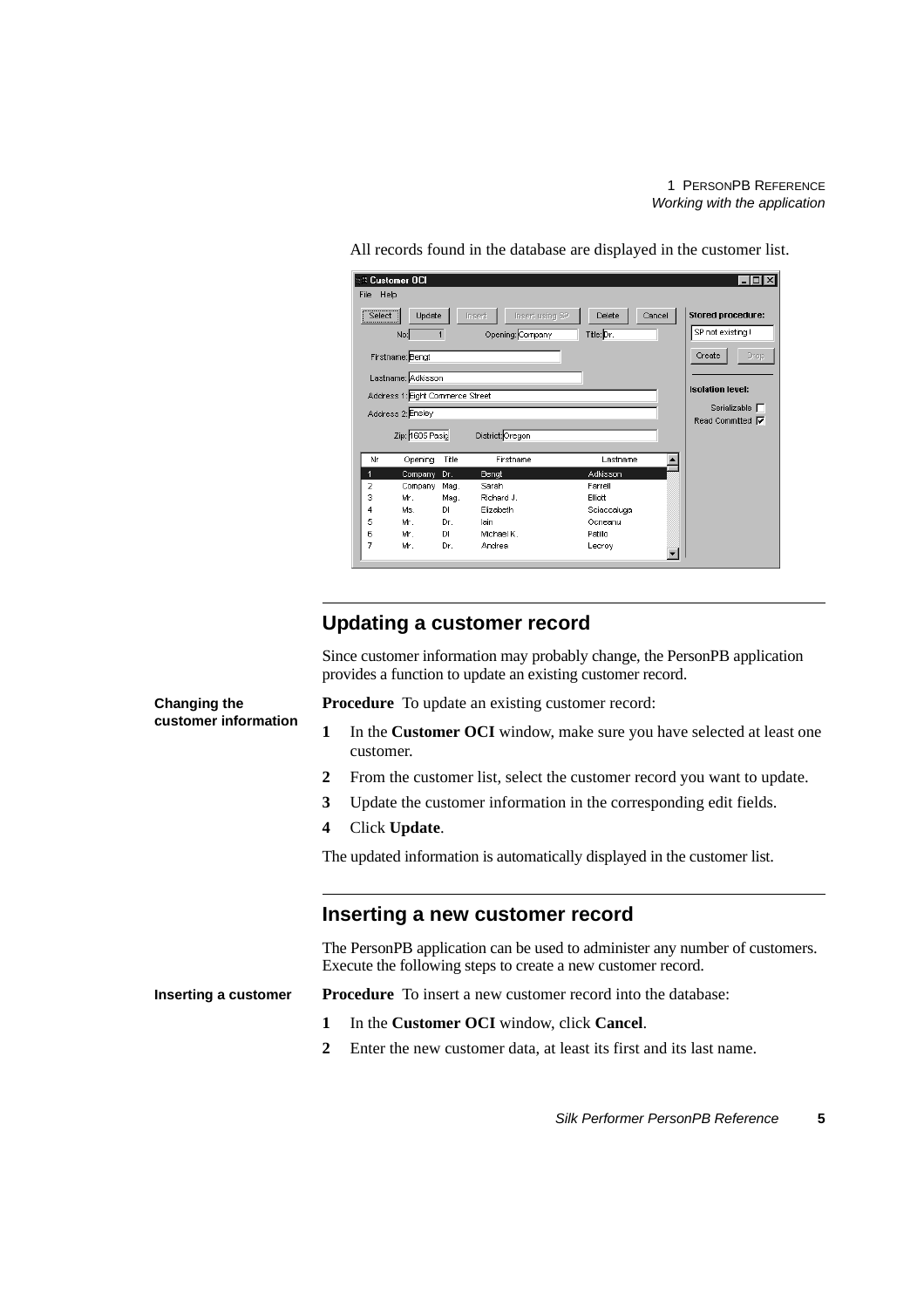**3** Click **Insert**.

**Note** Since the new customer record is not selected automatically, you have to click **Select** for the new customer to become visible in the list.

|                             | <b>Removing a customer record</b>                                                                                                                                                                         |  |  |  |
|-----------------------------|-----------------------------------------------------------------------------------------------------------------------------------------------------------------------------------------------------------|--|--|--|
|                             | Whenever customer information is no longer needed, it can be removed from<br>the database.                                                                                                                |  |  |  |
| Removing a customer         | <b>Procedure</b> To remove a customer record:                                                                                                                                                             |  |  |  |
|                             | In the Customer OCI window, make sure you have selected at least one<br>1<br>customer.                                                                                                                    |  |  |  |
|                             | From the customer list, select the customer record you want to remove.<br>2                                                                                                                               |  |  |  |
|                             | Click Delete.<br>3                                                                                                                                                                                        |  |  |  |
|                             | The specified customer record is automatically removed from the list.                                                                                                                                     |  |  |  |
|                             | <b>Using stored procedures</b>                                                                                                                                                                            |  |  |  |
|                             | The PersonPB application supports the usage of stored procedures to insert new<br>customer records. Stored procedures are available mainly to demonstrate<br>additional Silk Performer Recorder features. |  |  |  |
| Creating a                  | <b>Procedure</b> To create a stored procedure used to insert a new customer:                                                                                                                              |  |  |  |
| stored procedure            | In the Customer OCI window, make sure no stored procedures exist.<br>1                                                                                                                                    |  |  |  |
|                             | Click Create.<br>$\mathbf{2}$                                                                                                                                                                             |  |  |  |
|                             | The stored procedure can now be used to insert a new customer.                                                                                                                                            |  |  |  |
| <b>Inserting a customer</b> | <b>Procedure</b> To insert a new customer record using a stored procedure:                                                                                                                                |  |  |  |
|                             | In the Customer OCI window, make sure your have created an<br>1<br>appropriate stored procedure.                                                                                                          |  |  |  |
|                             | Click Cancel.<br>$\mathbf{2}$                                                                                                                                                                             |  |  |  |
|                             | 3<br>Enter the new customer data, at least its first and its last name.                                                                                                                                   |  |  |  |
|                             | <b>Click Insert using SP.</b><br>4                                                                                                                                                                        |  |  |  |
|                             | Note Since the new customer record is not selected automatically,<br>you have to click Select for the new customer to become visible.                                                                     |  |  |  |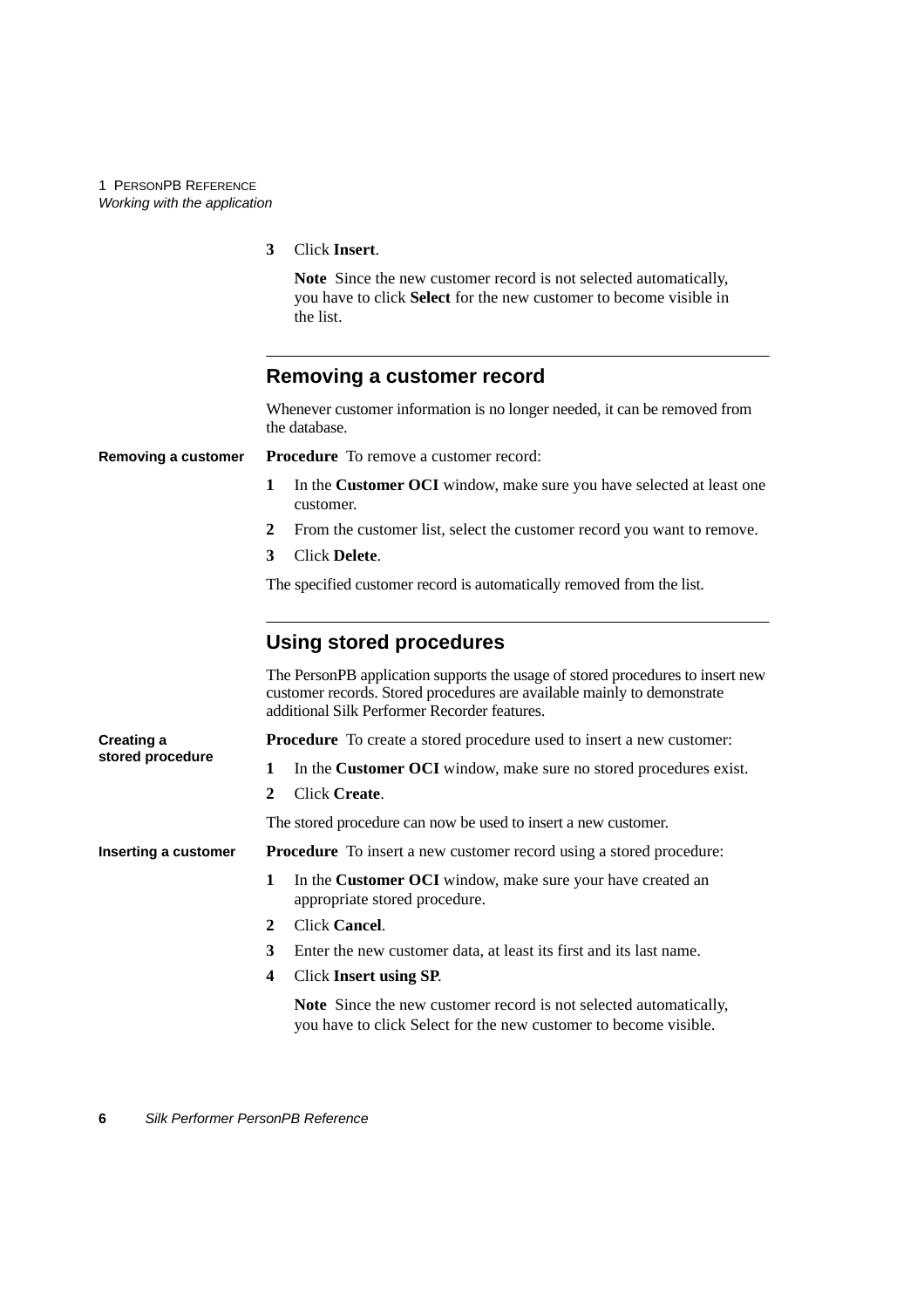**Dropping a stored procedure** **Procedure** To drop a stored procedure:

- **1** In the **Customer OCI** window, make sure you have created an appropriate stored procedure.
- **2** Click **Drop**.

From now on the stored procedure is no longer available.